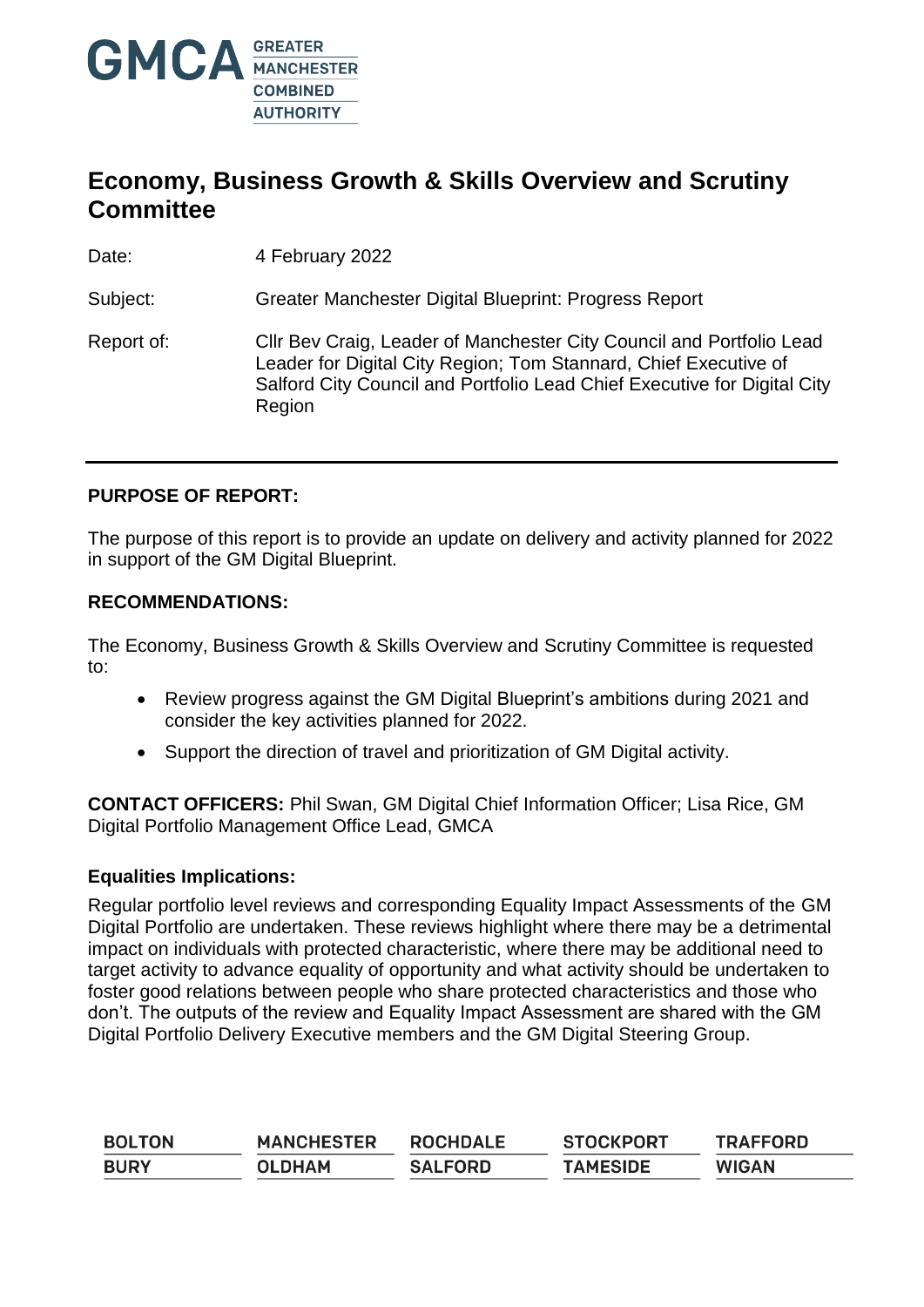### **Climate Change Impact Assessment and Mitigation Measures –**

Across the GM Digital Portfolio there are activities intended to reduce Greater Manchester's carbon footprint. This includes work by TFGM on traffic signally optimisation to reduce waiting times, re-using existing ducting to roll out 2,700km of new fibre connectivity rather than new dig, and exploring ways of using data to encourage individuals to reduce their carbon footprints.

The programme includes work with global organisations on their plans to reduce their emissions from data centres.

Remote / home working has been a strong feature of the pandemic response, enabled by digital capabilities. As Greater Manchester and the country looks to "reset" its working practices as lockdowns ease, encouraging practices that enable more local working, use of public transport and reduced car travel present a significant opportunity for the city region.

#### **Risk Management:**

Risks to delivery are closely managed via project and programme boards relating to individual initiatives.

External advisory boards assist with the identification of risks and opportunities.

The GM Digital Portfolio Delivery Executive and Steering Group monitor respond to escalated risks.

### **Legal Considerations:**

n/a

**Financial Consequences – Revenue:**

n/a

### **Financial Consequences – Capital:**

n/a

### **Number of attachments to the report: 0**

### **BACKGROUND PAPERS:**

The GM Digital Blueprint is available at the following link: [https://www.greatermanchester](https://www.greatermanchester-ca.gov.uk/what-we-do/digital/)[ca.gov.uk/what-we-do/digital/](https://www.greatermanchester-ca.gov.uk/what-we-do/digital/)

Related Scrutiny Report, November 2019, available at the following link:

<https://democracy.greatermanchester-ca.gov.uk/documents/s3268/Digital%20Strategy.pdf> Related Scrutiny Report, March 2021, available at the following link: [Economic Development](https://democracy.greatermanchester-ca.gov.uk/documents/s13479/GM%20DIgital%20Blueprint%20-%201%20year%20on%20V210785.pdf)  [\(greatermanchester-ca.gov.uk\)](https://democracy.greatermanchester-ca.gov.uk/documents/s13479/GM%20DIgital%20Blueprint%20-%201%20year%20on%20V210785.pdf)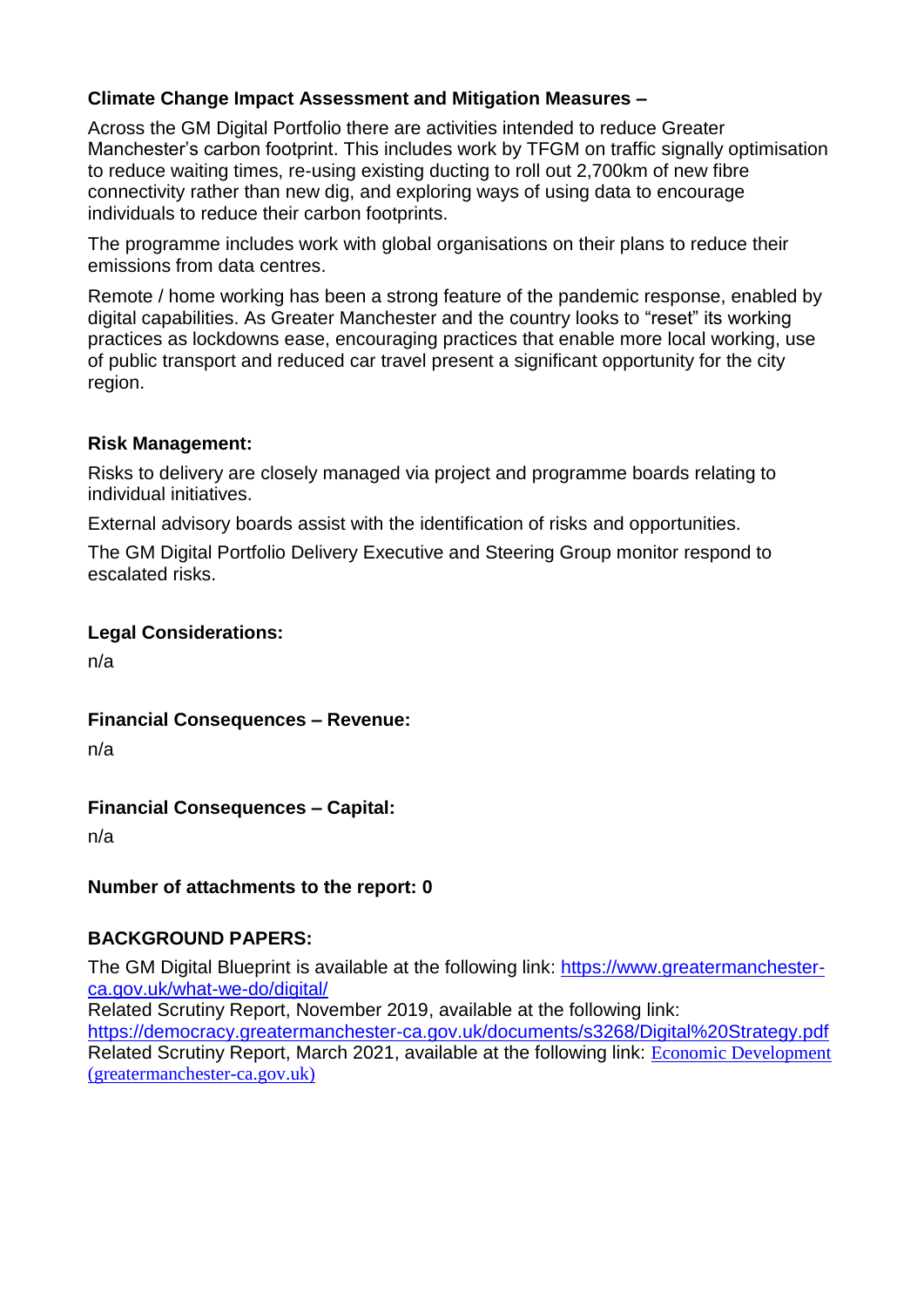### **1 INTRODUCTION/BACKGROUND**

- 1.1 The first GM Digital Strategy was published in February 2018. It built on the ambition outlined in the Greater Manchester Strategy that GM will be a world-leading digital city-region, to set out our vision for GM as a digital city-region with a difference.
- 1.2 This work was refreshed in 2020, placing the city-region's people more firmly at the heart of plans in an updated GM Digital Blueprint which set out a three-year approach for Greater Manchester to be a world leading digital city-region which supports the GM Strategy and the GM Local Industrial Strategy.
- 1.3 The Blueprint sets out five priorities and two enablers where we will focus activity and influence to achieve the ambition of being a world-leading digital city-region as shown in Figure 1.



*Figure 1. GM Digital Blueprint themes.*

1.4 It is important to note that the GM Digital Blueprint is a strategy for the city-region, not only the GMCA or even the public sector. Its scope spans a broad range of organizations and communities in the GM Digital eco-system including local authorities, health services, Greater Manchester Combined Authority, Transport for Greater Manchester, MIDAS, businesses, universities and the Voluntary Social Enterprise and Community Sector..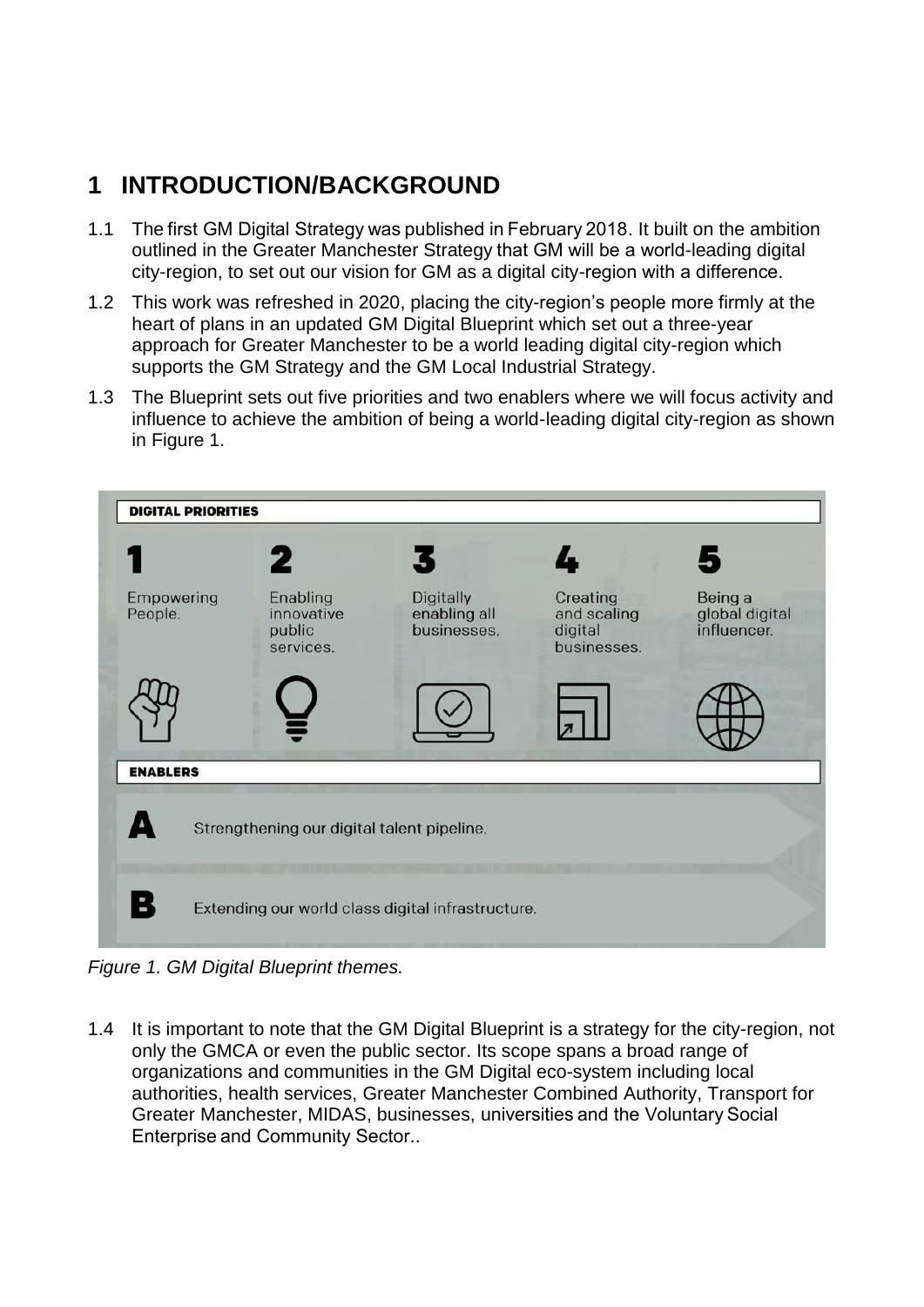## **2 OVERALL PROGRESS AGAINST TARGETS**

- 2.1 Across all the Priorities covered in the Digital Blueprint there has been a high level of activity in 2021. With digital being a key area of focus in terms of the economic response to the pandemic, this impetus to ensure the city-region and its communities are well positioned to take advantage of digital opportunities will continue alongside accelerating work on digital innovation and transformation of public services.
- 2.2 Overall, Greater Manchester is increasingly recognised in the UK and internationally as a key centre for technological excellence with investment in our Creative, Digital and Technology (CDT) sector, start-up and scale-up activity, and organisations opening facilities here. Headline examples in 2021 include:
	- North West overtakes South East to become one of UK's top locations for foreign direct investment projects<sup>1</sup>
	- PwC announces new tech hub in Manchester, creating 1000 new jobs<sup>2</sup>
	- Matillion raises \$150M at a \$1.5B valuation<sup>3</sup>
- 2.3 This success is spilling over into demand for talent GMCA commissioned analysis found that over 40,000 IT and data roles were advertised online in Greater Manchester in the 12 months up to Sept 2021, more than in any other sector.
- 2.4 Progress against key measures in the GM Digital Blueprint is as follows.

| Headline Measure - by 2023                                                        | <b>RAG</b>   | <b>Direction</b>  |
|-----------------------------------------------------------------------------------|--------------|-------------------|
| Employment and skills in digital and creative industries will rise<br>to $96,000$ | <b>GREEN</b> | $\longrightarrow$ |

- 2.5 Our target to grow from 85,000 to more than 96,000 people in the CDT sector by 2023 is likely to have already been exceeded given the scale of roles being advertised. This is however a difficult figure to measure as technology is so embedded in all sectors, such as the financial sector, not only pure CDT industries.
- 2.6 The true employment figure is therefore likely to be considerably greater. As such It is clear that the digital sector remains one of the main recruiters in Greater Manchester with significant growth of incumbents and new entrants to the market seeking access to our diverse pool of experienced individuals and students without paying a London premium.
- 2.7 As explained further in section 3, this is creating pressures on our talent pipeline and ensuring that opportunities are balanced across the city region wide is included in the focus of work supporting development of Growth Zones.

| Headline Measure - by 2023                                                                  | <b>RAG</b>   | <b>Direction</b> |
|---------------------------------------------------------------------------------------------|--------------|------------------|
| An increase in digital inclusion and basic digital skills across the<br>city region to 80%. | <b>AMBER</b> |                  |

<sup>1</sup> North West [overtakes South East to become one of UK's top locations for foreign direct investment projects](https://www.business-live.co.uk/economic-development/north-west-overtakes-south-east-20742886)  - [Business Live \(business-live.co.uk\)](https://www.business-live.co.uk/economic-development/north-west-overtakes-south-east-20742886)

1

<sup>&</sup>lt;sup>2</sup> [PwC announces new tech hub in Manchester, creating 1000 new jobs](https://www.pwc.co.uk/press-room/press-releases/pwc-announces-new-tech-hub-in-manchester--creating-1000-new-jobs.html)

<sup>&</sup>lt;sup>3</sup> Matillion raises \$150M at a \$1.5B valuation for its low-code approach to integrating disparate data sources | **[TechCrunch](https://techcrunch.com/2021/09/15/matillion-raises-150m-at-a-1-5b-valuation-for-its-low-code-approach-to-integrating-disparate-data-sources/?guccounter=1&guce_referrer=aHR0cHM6Ly93d3cuYmluZy5jb20v&guce_referrer_sig=AQAAAGxrhRdtXJheNQoktZAjZXz6AV_DyrgFMgeBKf5i14NjTKgrXEBlsbKlVtOBZVCZ-2IvQVcago4nSeicyeZ9PmsT0__iKC5LpRWeEhbe5rD19Dtiuf1Na_us0N90qfkr6rI6fDwnvXrUhQYM1yKYADI_Onlreg-IfOFLjTcyQ2BU)**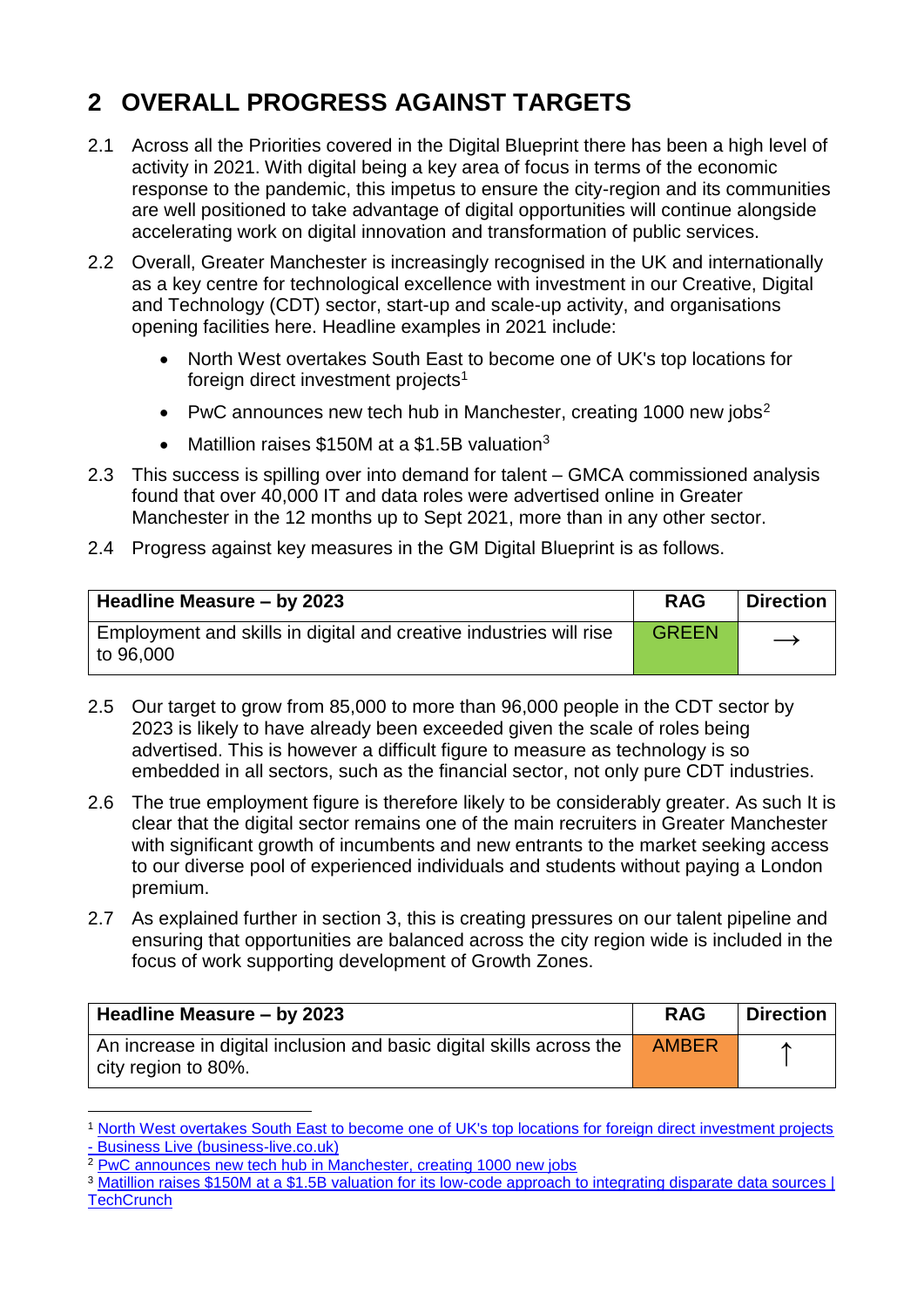- 2.8 Home schooling, home working and the shift to online public services such as GP consultations supported by both governmental and locally driven distribution of technology has both highlighted the need to address digital exclusion and enabled more people to get online than ever.
- 2.9 Whilst work with the Good Things Foundation has shown that as many as 1.2M people in Greater Manchester are digitally excluded or marginalised, it is estimated that 80,000 PCs or other devices have been distributed to school children in Greater Manchester so far and more to care homes and vulnerable.
- 2.10 The GM Tech Fund and 100% Digital Inclusion ambition launched in 2020's "Digitober" event by Cllr Sean Fielding and Andy Burnham have set the bar higher on this ambition which is being responded to by the GM Digital Inclusion Action Network and Taskforce with significant industry support.

| Headline Measure - by 2023                        | <b>RAG</b>   | <b>Direction</b> |
|---------------------------------------------------|--------------|------------------|
| Average download speeds in GM will exceed 100MPS. | <b>GREEN</b> |                  |

- 2.11 The GM Digital Blueprint published in March 2020 stated the ambition that GM average download speeds across fixed and mobile infrastructure – then averaging 50Mbps - would exceed 100Mbps by 2023. GM is on course to achieve this ambition with the GM average now over 80Mbps. Indeed, two local authority areas (Wigan and Stockport) are already over 100Mbps
- 2.12 Gigabit connectivity availability in Greater Manchester is at over 78% currently compared to 66% across England as a whole. Over 2,700km of fibre connecting approx.1,600 public sites is being delivered by April 2022 through several contracts, most notably the GM Local Full Fibre Programme placing Greater Manchester at the forefront of connected city regions.

| Headline Measure - by 2023                                                                | <b>RAG</b>   | Direction |
|-------------------------------------------------------------------------------------------|--------------|-----------|
| The Creative, digital & Tech economy in GM will have grown to<br>£5.5BN from £5BN by 2025 | <b>GREEN</b> | ́         |

- 2.13 Updated information on the size of Greater Manchester's Creative Digital and Tech is currently unavailable, however Greater Manchester overtook Cambridge as the area with the second highest venture capital investment in the UK in 2020 reaching \$687.6m in 2019, up from \$199.1m in 2018<sup>4</sup>.
- 2.14 In addition, in a single week in February 2021, four Greater Manchester companies raised over £153M collectively and that trend looks to have continued throughout 2021.

<sup>1</sup> <sup>4</sup> [Manchester named UK's second most attractive city for tech investment -](https://www.investinmanchester.com/media-and-events/industry-news/2020/11/4/manchester-named-uk-s-second-most-attractive-city-for-tech-investment-a2830) Invest in Manchester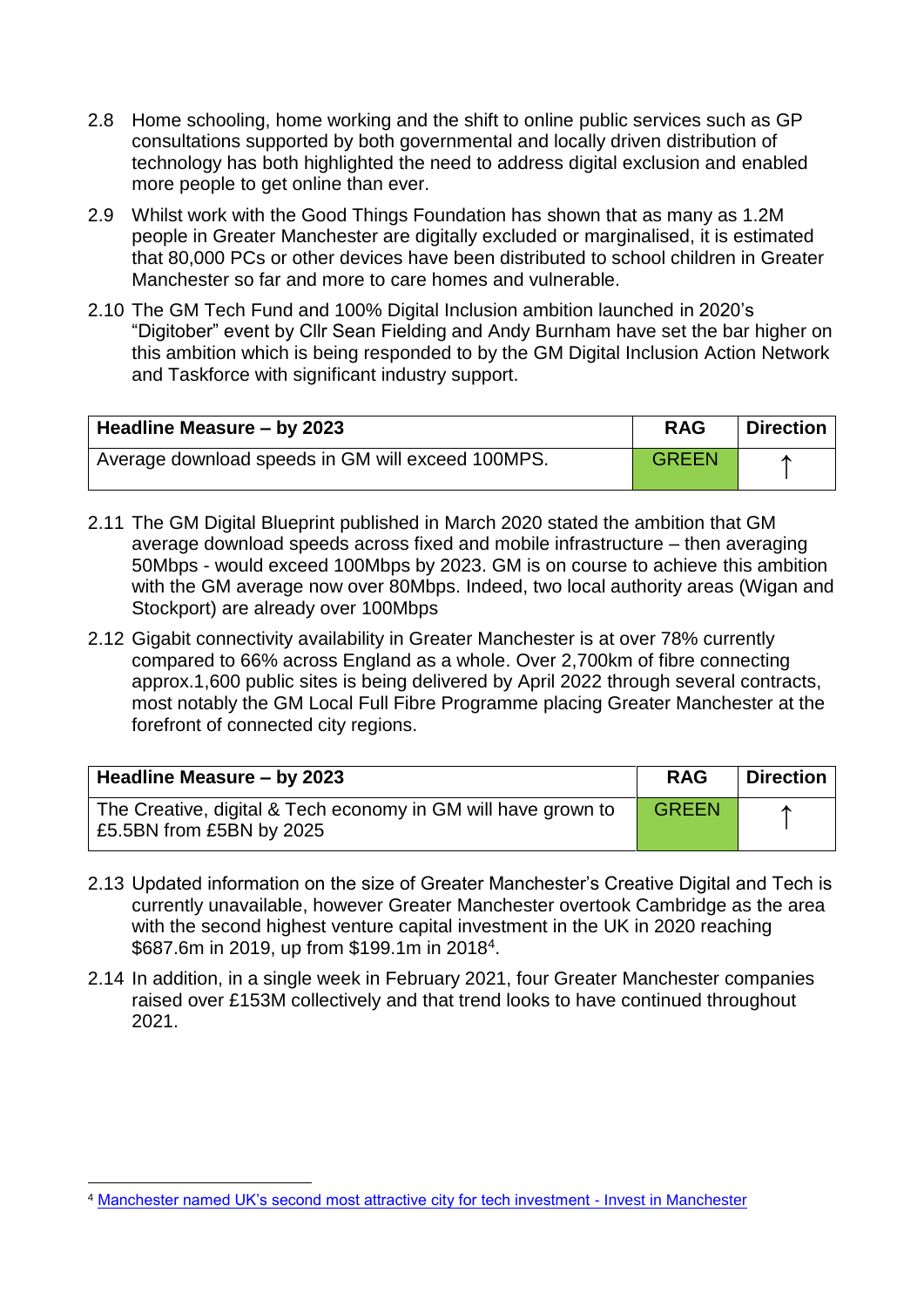### **3 DELIVERY AGAINST BLUEPRINT PRIORITIES**

3.1 The following section provides specific updates for each of the GM Digital Blueprint Priorities and Enablers.

### **Empowering People**

- 3.2 The national and local recognition of the detrimental impact of digital exclusion has been brought to the forefront of agendas across the board. Without access to digital connectivity, data, devices and skills those GM citizens experienced unequal opportunities to access education and employment, services and social engagements throughout the social restrictions of Covid-19.
- 3.3 The need to address this inequality was a focal point of the GM Mayoral manifesto in 2021. The GM Mayor has committed to the ambition for 100% digital enablement of people over 75, people under 25 and the provision of accessible services for disabled people.
- 3.4 The establishment of the Digital Inclusion Action Network in May 2021 to drive forwards this agenda through co-design and cross-sector collaboration has thrust the GM Digital Inclusion Agenda for change forwards and provided the political impetus to secure commitment to programme initiatives. The GM Digital Team has successfully extended into new areas of working and developed new partnerships to optimise the delivery outcomes of the programme.
- 3.5 Lessons learned and best practice are shared on a bi-monthly basis at the GM Digital Taskforce forum which has over 150 members from the public, private and VCSE sector providing a broad spectrum of expertise, experience and insights into the issue of digital exclusion, the challenges in reducing inequality and how we can optimize our efforts to deliver on our ambition for 100% digital enablement in Greater Manchester.
- 3.6 The prominence of the Digital Inclusion Agenda has also strengthened cases for investment in infrastructure, smart technology and need for accessible public services as the issues of digital exclusion permeate all aspects of life and the GM Digital Portfolio delivery.
- 3.7 Digital Inclusion projects due to go live in the new year include a collaboration with Wythenshawe Community Housing, a Care Leavers Initiative, extension of the Technology fund to Special Education Needs and Pupil Referral Units setting in Greater Manchester, and the Single Landing Point for Digital Inclusion support.

### **Innovative Public Services**

- 3.8 There is both increasing opportunity and demand for use of technology in public services so that individuals and communities can be supported more specifically, insightfully, and quickly in joined up ways. However there remain a number of systemic challenges for the public sector at both local and national levels such as skills and affordability, and security pressures from increasingly sophisticated and widespread cyber attacks and incidents require constant attention.
- 3.9 This area will be reviewed by the Corporate Issues & Reform Scrutiny Committee in February 2022.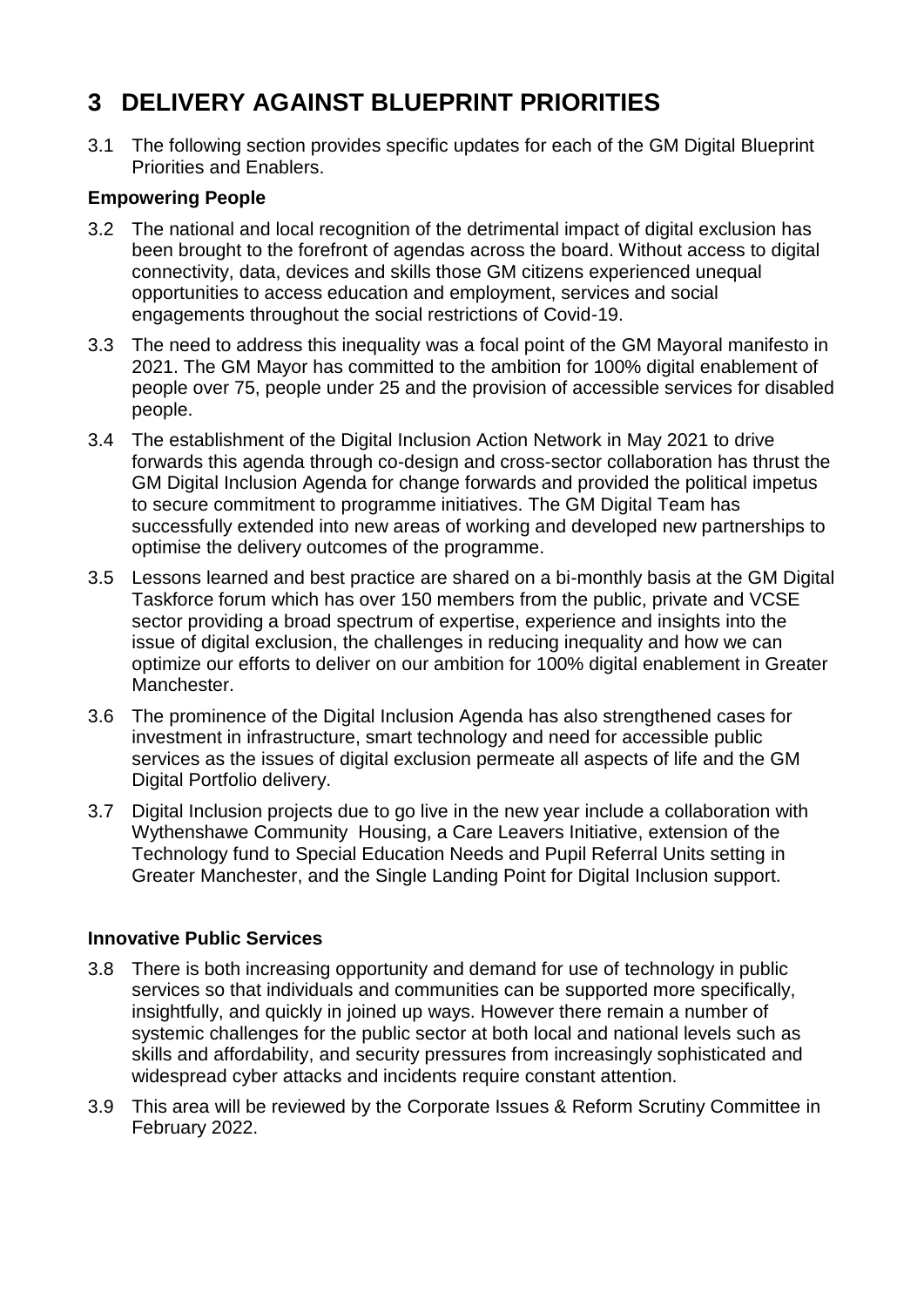### **Creating, Scaling and Digitally Enabling GM Businesses**

- 3.10 Collaboration with industry leads in Cyber, eCommerce and Telcoms plus Government Departments has shaped the GM Digital Talent Pipeline activity plus activity to attract inward investment such as the Digital City Festival. With GM voted the "world 3rd best city" by TimeOut and international investors increasingly targeting GM for breakthrough businesses, the city region is gaining a reputation as a significant hub for innovation.
- 3.11 Analysis of digital cluster strengths and activities is supporting the identification and pursuit of initiatives to strengthen the digital economy, as per Figure 2.

### **INCREASING DIGITAL CLUSTER ATTRACTIVENESS**

Increasing the attractiveness and growth potential of GM in target sectors by being distinctive & unique

| <b>TALENT</b><br>Scale: 100,000 students; 7M people<br>within 1 hr.<br>High scale of diversity<br>Affordability<br>٠<br>Attractiveness of culture<br><b>PRESSURES: "War for talent"</b><br><b>GM RESPONSE: Pipeline expansion: Fast</b><br>Track Digital Skills Fund; AEB; GMACs;<br>BridgeGM; increase schools and college<br>engagement; industry collaborations;<br>schools engagement programme;<br>diversification support                                                            | <b>NETWORKS</b><br>Strong spirit of collaborative disruption<br>٠<br>High number of pre-covid meet-ups<br>٠<br>Business networks and awards<br>٠<br><b>PRESSURES:</b> Significantly based on the<br>regional centre<br><b>GM RESPONSE:</b> Development of growth<br>zones; support for business networks inc.<br>high profile activity; investment in facilities<br>that supporting networks; active convening<br>of networks e.g. GM Cyber Advisory Group. | <b>INFRASTRUCTURE &amp; DATA</b><br>Robust gigbit telecoms investment;<br>internet peering via IX Manchester<br>Analogue connectivity - MAG, HS2 / rail,<br>road<br>World classes office & research; co-<br>٠<br>working and innovation areas / zones<br><b>PRESSURES: UK connectivity lags</b><br>internationally; uneven distribution.<br><b>GM RESPONSE:</b> Development of growth<br>zones; LFFN; 5G support; GM One Network;<br>Cooperative Network; GM Digital Platform;<br>GM Care Record; GM Digital Platform; GM<br>Information Strategy; MappingGM. |
|--------------------------------------------------------------------------------------------------------------------------------------------------------------------------------------------------------------------------------------------------------------------------------------------------------------------------------------------------------------------------------------------------------------------------------------------------------------------------------------------|-------------------------------------------------------------------------------------------------------------------------------------------------------------------------------------------------------------------------------------------------------------------------------------------------------------------------------------------------------------------------------------------------------------------------------------------------------------|---------------------------------------------------------------------------------------------------------------------------------------------------------------------------------------------------------------------------------------------------------------------------------------------------------------------------------------------------------------------------------------------------------------------------------------------------------------------------------------------------------------------------------------------------------------|
| <b>INVESTMENT</b><br>VC investment in Manchester overtaken<br>Cambridge - £647M in 2019 from £199M<br>in 2018.<br>8 digital "unicorns" in North West<br>٠<br>"Northshoring" & commercial self-<br>٠<br>investment e.g. PWC, Roku, Cloud<br>Imperium<br>Manchester a target for global tech VCs<br>٠<br>Affordability (40% better than London)<br>٠<br><b>PRESSURE:</b> Ensuring GM gets Gov't support<br>GM RESPONSE: Increase profile, Gov't<br>engagement, MIDAS, investor relationships | <b>BRAND AND PROFILE</b><br>Mayoral influence and visibility<br>$\bullet$<br>3rd best city in World (Timeout)<br>٠<br>Europe's largest indoor arena<br>$\bullet$<br><b>PRESSURE:</b> Lacking a headline global<br>signature digital event; budget relatively low<br><b>GM RESPONSE:</b> International marketing.<br>Digital City Festival, develop niche deep-<br>knowledge events                                                                          | <b>RESEARCH</b><br>Private sector R&D bases (Gamma.<br>BAE, Qinetig, THG, Matilion).<br>Public sector driven research: Defence,<br>healthcare.<br>University size and strengths, and multi-<br>$\bullet$<br>university collaboration - Cyber & Al<br>Foundries, Turing<br>Accelerator / co-lab activity.<br>٠<br><b>PRESSURE: Scale</b><br><b>GM RESPONSE: iGM: research</b><br>prioritisation and investment; increasing<br>cross uni collaboration; brand and profile                                                                                       |

*Figure 2. Cross cutting cluster strengthening with Talent highlighted given current opportunities and pressures.*

- 3.12 A particular focus continues to be support for growth of the digital security sector, building on the establishment of the GCHQ strategic base in Manchester. In a further success for the North West, Government announced that National Cyber Force would be based outside Preston and a new Cyber Corridor established between Greater Manchester and Salmesbury. This move was recognized as "cementing the North-West region's position as the cyber centre of the UK", in an industry growing exponentially.
- 3.13 This builds on work establishing a set of research and innovation facilities and programmes across Greater Manchester such as the GM Cyber Foundry, AI Foundry, and the Digital Innovation Security Hub plus programmes hosted at the Home of Skills and Technology (HOST) in Salford.
- 3.14 This £5BN investment offers significant potential for the city region and the response to this is being factored into work to refresh the GM Cyber Strategy and link with Innovation GM alongside work by MIDAS to further attract inward investment.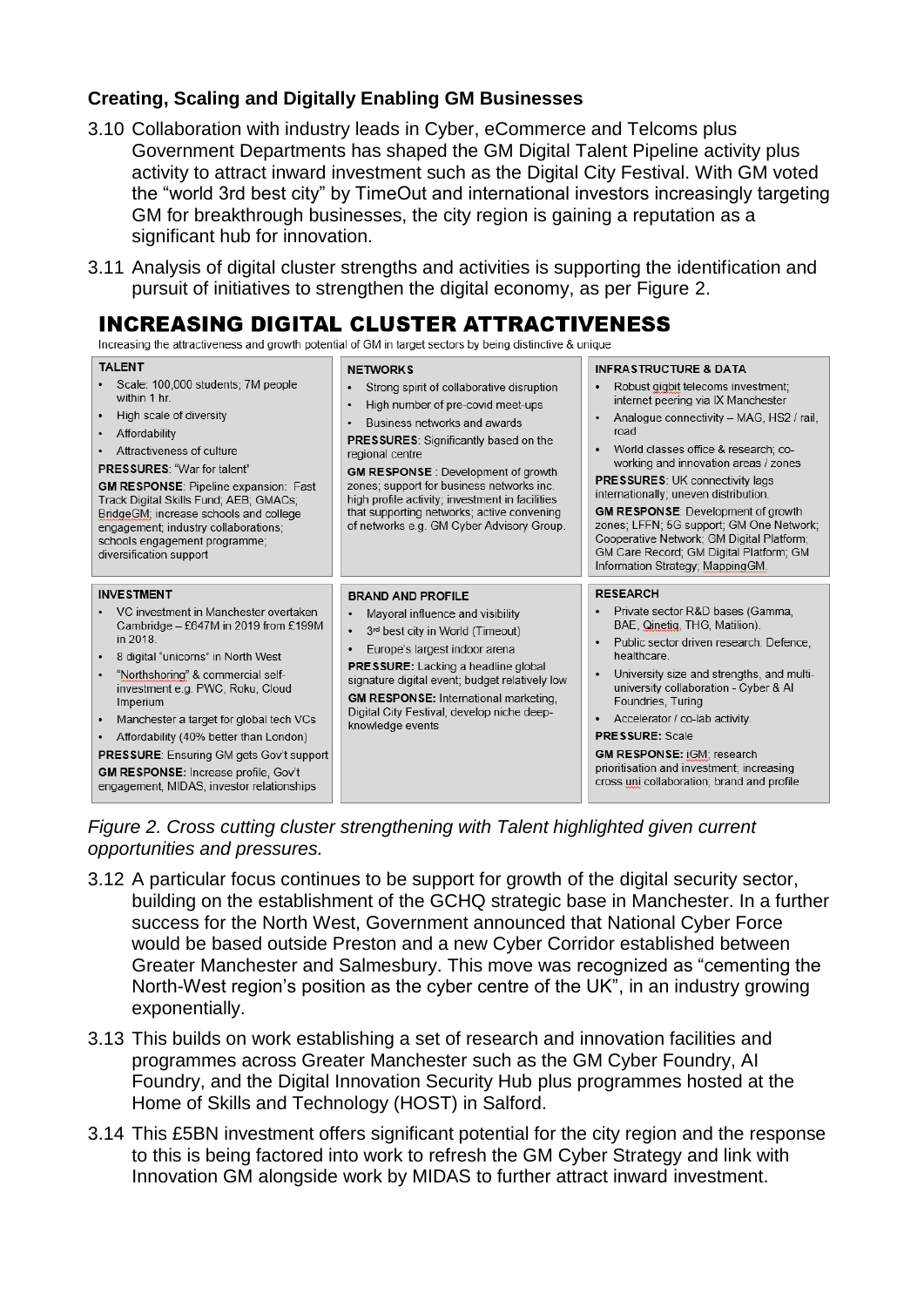- 3.15 A refresh of the GM Cyber and Digital Security Strategy is in development in collaboration with our academic and industry partnership. This will shape our ambitions and commitments to the development and support of a thriving Cyber and Digital Security ecosystem in GM and the Northwest.
- 3.16 In 2022 work will continue to further promote inward investment and raise Greater Manchester's international profile, support home grown business support, enhance Greater Manchester's digital security sector and support development of Growth Zones.

### **Extending our World Class Digital Infrastructure**

- 3.17 Household and industry consumption of data is doubling every three years<sup>5</sup> and if this trend continues - will be approximately eight times higher by 2030. For Greater Manchester to continue to thrive in a digital age, it is therefore essential that the city region is at the forefront of both fixed and wireless digital infrastructure investment.
- 3.18 The progress of the GM Local Full Fibre Programme alongside wider industry activity and engagement through the GM Digital Infrastructure Advisory Group has catapulted forward Greater Manchester's digital infrastructure since 2019, as shown in Figure 3, and at present 78% of the population has access to Gigabit level connectivity (including via cable services) with Full Fibre ("Fibre to the Premise") increasing rapidly.

| <b>GM Fixed Connectivity Coverage Dec 2021 (2019)</b> |                        |                            |                            |
|-------------------------------------------------------|------------------------|----------------------------|----------------------------|
|                                                       | Gigabit<br>(1,000Mbps) | <b>Full Fibre Coverage</b> | Superfast<br>(Min. 30Mbps) |
| <b>Bolton</b>                                         | 89.87%                 | 13.55% (0.84%)             | 99.3% (99.3%)              |
| <b>Bury</b>                                           | 74.75%                 | 65.92% (4.07%)             | $99.4\%$ (99.4%)           |
| <b>Manchester</b>                                     | 71.66%                 | 32.65% (10.92%)            | 96.1% (95.7%)              |
| <b>Oldham</b>                                         | 81.49%                 | 23.29% (7.11%)             | 99.1% (99.06%)             |
| <b>Rochdale</b>                                       | 62.22%                 | $10.14\%$ (3.1%)           | 98.8% (98.79%)             |
| <b>Salford</b>                                        | 86.11%                 | 64.92% (45.14%)            | 97.8% (97.2%)              |
| <b>Stockport</b>                                      | 88.35%                 | 12.49% (0.56%)             | 99.22% (99.22%)            |
| <b>Tameside</b>                                       | 76.35%                 | 62.01% (6.46%)             | 99.6% (99.57%)             |
| <b>Trafford</b>                                       | 67%                    | 5.27% (1.95%)              | 99.2% (99.16%)             |
| <b>Wigan</b>                                          | 87.69%                 | $6.73\%$ (1.31%)           | 99.3% (99.23%)             |
|                                                       |                        |                            |                            |
| <b>GM Average</b>                                     | 78.4%                  | 29.7% (8.1%)               | 98.8% (98.6%)              |
| <b>England</b>                                        | 66.35%                 | 28.8% (8.73%)              | 97.4% (96.5%)              |

*Figure 3. Fixed connectivity speeds in GM, Dec 2021 vis Sept 2019.*

3.19 Delivery of the £28M GM Local Full Fibre Network programme will be complete by April 2022 with the DCMS funded element completed in December 2021. Given the shared nature of this infrastructure, four of the councils, TFGM and GMCA including

<sup>1</sup> 5 [• Total data volume worldwide 2010-2025 | Statista](https://www.statista.com/statistics/871513/worldwide-data-created/#:~:text=The%20total%20amount%20of%20data%20created%2C%20captured%2C%20copied%2C,next%20five%20years%20up%20to%202025%2C%20global%20data)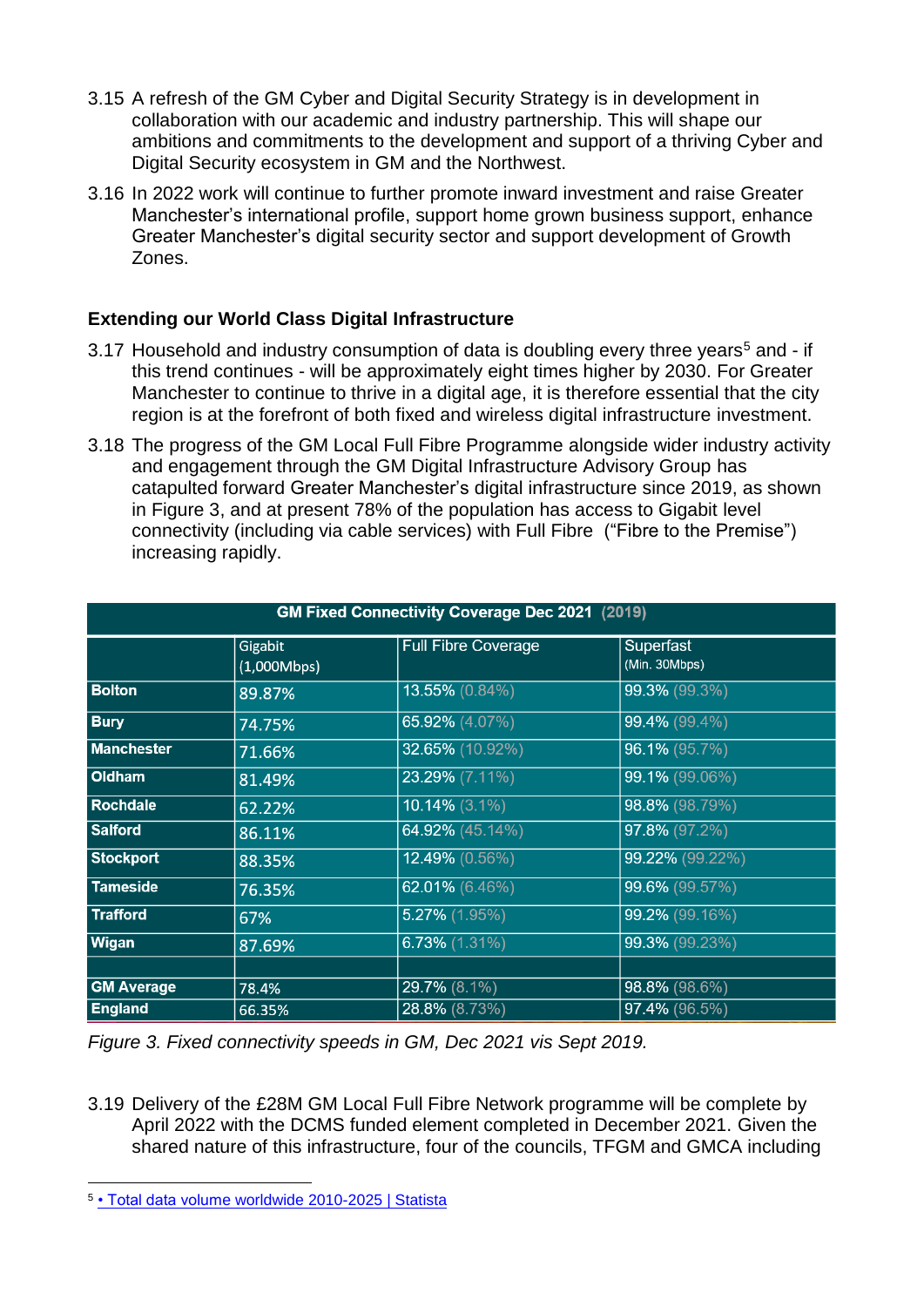Fire & Rescue embarked on a joint procurement of Wide Area Services in 2021 with recommendations to be brought to GMCA Board and the Corporate Issues & Reform Scrutiny in early 2022 alongside governance in each partner organisation.

- 3.20 Expanding use of this contract to other parts of the public sector has been included. The key benefits for the organisations participating are expected to be bandwidth increases, scalability, improved resilience and lower costs.
- 3.21 Several opportunities exist to leverage the Full Fibre network which will be explored further in 2022:
	- Instigated by the Police & Crime Commissioner, work has been undertaken in 2021 to assess the maturity of CCTV operations across Greater Manchester and this will be explored further in 2022.
	- TFGM's current use of Artificial Intelligence to test potential improvement traffic flows and air quality require fibre connectivity to traffic signals, many of which have been included in the Full Fibre Network.
	- Whilst the Clean Air Zone programme is using mobile SIM card data connectivity, there is potential to leverage the Full Fibre network.
	- The Fibre Network could be used to offer free gigabit wireless connections in key locations, as is already happening in 21 community centres as part of the social value returns from the Full Fibre programme.
- 3.22 In 2021, a Smart GM Places Leadership Group was established to bring together representatives from boroughs, TFGM, Health & Social Care Partnership and GMCA to guide and inform this work. This is complemented by the industry focussed Digital Infrastructure Advisory Group.
- 3.23 Conversations with Place Directors, GM ICT Leaders Group, GM Digital Infrastructure Advisors and wider partners in the GM Digital ecosystem have created visibility of the use of the opportunities to weave together the use of digital assets and capabilities across GM and use them to optimize delivery across broad range of GM strategic agendas including place-making, growth zones, public sector innovation and environment.

### **GM Digital Talent Pipeline**

- 3.24 Demand for digital skills and talent has increased rapidly in 2021, as outlined in the Digital Growth section above. In the past month alone, three organisations have announced plans to recruit 1000 digital professionals each. This presents both opportunities and challenges for GM as it is estimated that there are at least 10,000 new roles being created each year and increasing.
- 3.25 The main route into the digital industry is through a digital/tech degree (31%) closely followed by career switchers 22% though apprenticeships are growing (Source: MD NW Skills Audit 2021).
- 3.26 Schools: In 2019/20 only 62% of GM schools offered Computer Science GCSE, dropping as low as 11% in more deprived areas. In 2018/19 this translated to 3943 young people studying Computer Science at GCSE level in Greater Manchester.
- 3.27 Further Education: From 2021 "T-Levels" in Digital Production Design & Development, Digital Support Services & Digital Business Services will be available across GM's FE Colleges.
- 3.28 Higher Education: In 2018/19 nearly 4500 GM students were enrolled on CS related courses with over 45,000 taking wider STEM courses. GM is developing several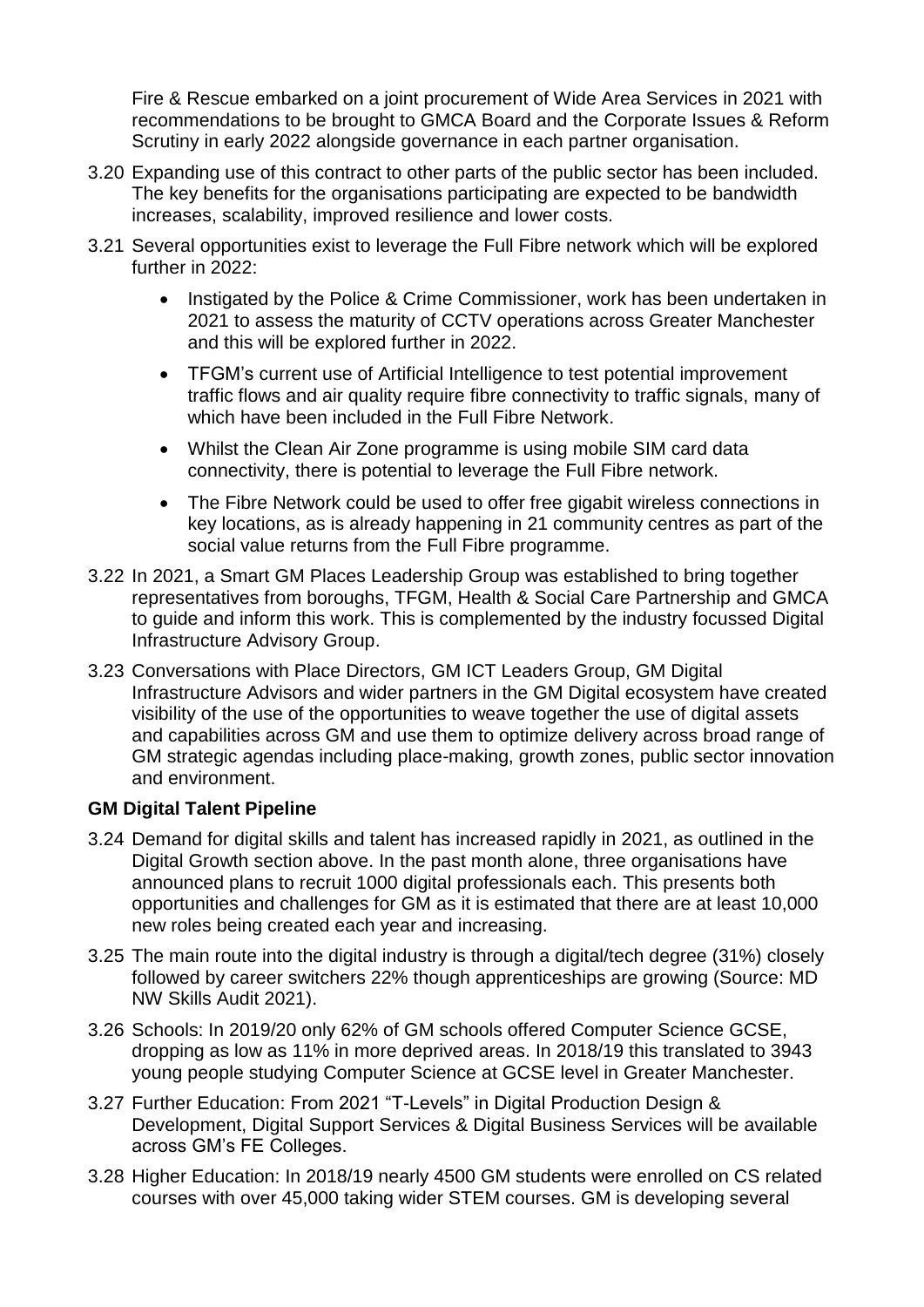centres of excellence including Manchester Metropolitan University School of Digital Arts, Salford Institute of Technical Skills, and UA92 Digital Academy.

- 3.29 University of Manchester recently disclosed that the numbers of undergraduate starters has doubled in 2021 from 280 to 600 – with three As required at A-Level to secure a place. UoM remains the most applied for university in the UK with the highest proportion of students remaining in the city region post graduation (53%).
- 3.30 There were 2,204 Digital Apprenticeship Starts in the period 2017-21. 55% L3, 33% L4, 12% degree level, however an issue remain that there is a lack of standards in place for certain job roles, lack of provision at L2/5 despite general good take-up.
- 3.31 Reskilling & Retraining: Approx. 3500 people will be retrained into a digital role across GM/NW using local/national funds. Focus is on people changing sectors/roles.
- 3.32 Spending Review proposals included requests that will expand our ability to develop skilled digital professionals, however there needs to be a wider cross public-privateacademic drive to achieve this.
- 3.33 There are opportunities to work with businesses to ensure the talent pipeline for the digital sector is adequately supplied to meet growing demand and also ensure that there is a diverse representation in the workforce. The GM Digital teams is working closely with GM Work and Skills to develop a strategic cross-cutting approach to ensure citizens of Greater Manchester have exposure to digital skills and employment pathways and that the culture, transport, infrastructure and housing in Greater Manchester continues to attract people and businesses to the region.

### **Being a Global Digital Influencer**

3.34 Greater Manchester's international reputation is growing. The global tech press has noted this, referring to GM as a growing innovation hotspot. Example headlines are included in Figure 4.

| Manchester named as Europe's fastest-<br>growing tech hub<br>The city attracted more than £500m in venture capital funding last year, putting it<br>ahead of Cambridge | Manchester is the tech capital of<br>the UK                                     |
|------------------------------------------------------------------------------------------------------------------------------------------------------------------------|---------------------------------------------------------------------------------|
| Boris Johnson Confirms National Cyber<br>Force To Be In North West                                                                                                     | Manchester secures Top 50 position in The Global<br>Fintech Index by findexable |
|                                                                                                                                                                        |                                                                                 |

# **City Mayor welcomes BBC expansion in Salford**

Matillion raises \$150M at a \$1.5B valuation for its low-code approach to integrating disparate data sources

Fractory raises \$9M to rethink manufacturing supply chain for metalworks

Peak raises \$75M for a platform that helps non-tech companies build AI applications

# Manchester ranked third best city IN THE **WORLD**

*Figure 4. A snapshot of Greater Manchester digital headlines, 2021.*

3.35 Similarly initiatives such a GM One Network have drawn global attention and the announcement of National Cyber Force in the North West region creates a unique opportunity being the largest defense commitment in the UK since the creation of the RAF a century ago.